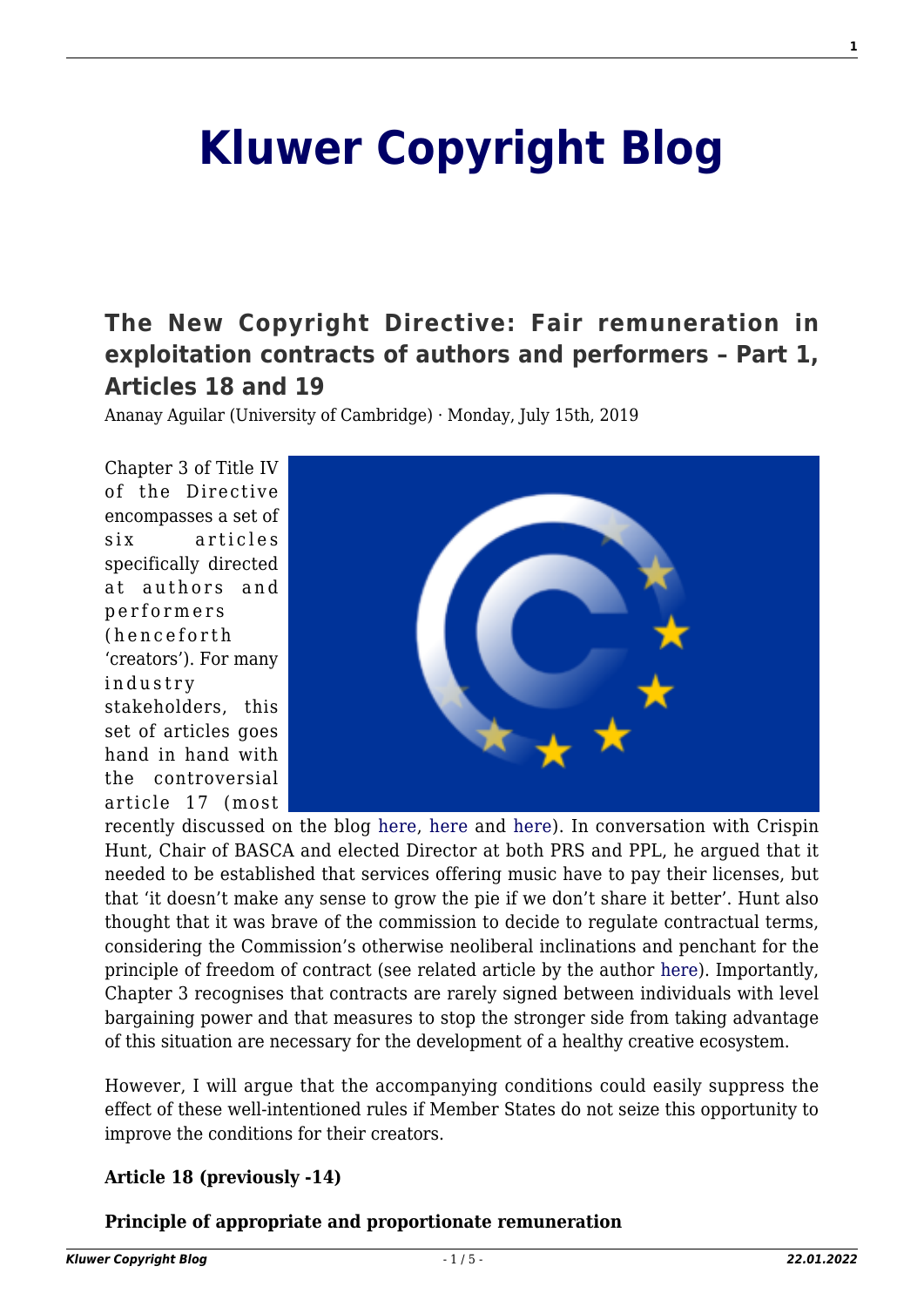Article 18 was not part of the Commission's Proposal and so is the result of the Fair Internet for Performers Campaign. The campaign seeks to secure fair remuneration for performers when their recorded performances are streamed by digital service providers such as Spotify and Netflix. The legal instrument demanded by the coalition behind this campaign would be a collectively managed unwaivable equitable remuneration right, comparable to that already existing in relation to broadcasts and public performance in most Member States. While this instrument has not found its way into the Directive, in the [words of the coalition](https://www.fair-internet.eu/eu-parliament-adopts-copyright-directive-final-text/), the provisions constitute 'a first, encouraging step in the right direction'.

Article 18(1) entitles authors and performers 'to receive **appropriate** and **proportionate** remuneration' where they have licensed or transferred their exclusive rights in contract. Paragraph 2 of the article gives instructions to Member States to find the right mechanism to implement paragraph 1, taking into account 'the principle of contractual freedom and a fair balance of rights and interests'.

Here the keywords are 'appropriate and proportionate'. Recital 73 provides some direction:

appropriate and proportionate to the actual or potential economic value of the licensed or transferred rights, taking into account the author's or performer's contribution to the overall work or other subject matter and all other circumstances of the case, such as market practices or the actual exploitation of the work.

The suggestion is that creators are not necessarily entitled to the full value of their rights. Instead, under uncertain circumstances, they are entitled only to remuneration that is proportionate to the full value. So, if currently a creator receives a lump sum from a contractor for the full economic value of the rights at a point when these have not yet been exploited, contractors can now make a case to only pay them a proportion of that. This would leave creators in a worse position than current market practice. This is, unless 'they take into account the actual exploitation of the work', in which case creators could make a case for remuneration that is not fixed but increases over time in proportion with actual exploitation.

However, there is a different way of reading 'proportionate' and that is by reference to Article 19(3) in which the term 'disproportionate' is used 'in the light of the revenues generated by the exploitation of the work or performance' (see also Article 20(1) and Recital 78). This is the wording preferred by the coalition in its statement on the newly adopted Directive. Their [convenient summary](https://www.fair-internet.eu/eu-parliament-adopts-copyright-directive-final-text/) of article 18 is that 'the remuneration of performers must be proportionate to the revenues generated by the exploitation of their work'.

Recital 73 also has something to say about lump sums, namely that they can 'constitute proportionate remuneration but it should not be the rule', and further that 'Member States should have the freedom to define specific cases for the application of lump sums, taking into account the specificities of each sector'. This complicates things again, considering that a lump sum can only be proportionate in relation to a given value if this value is known or agreed in advance of exploitation, which history

**2**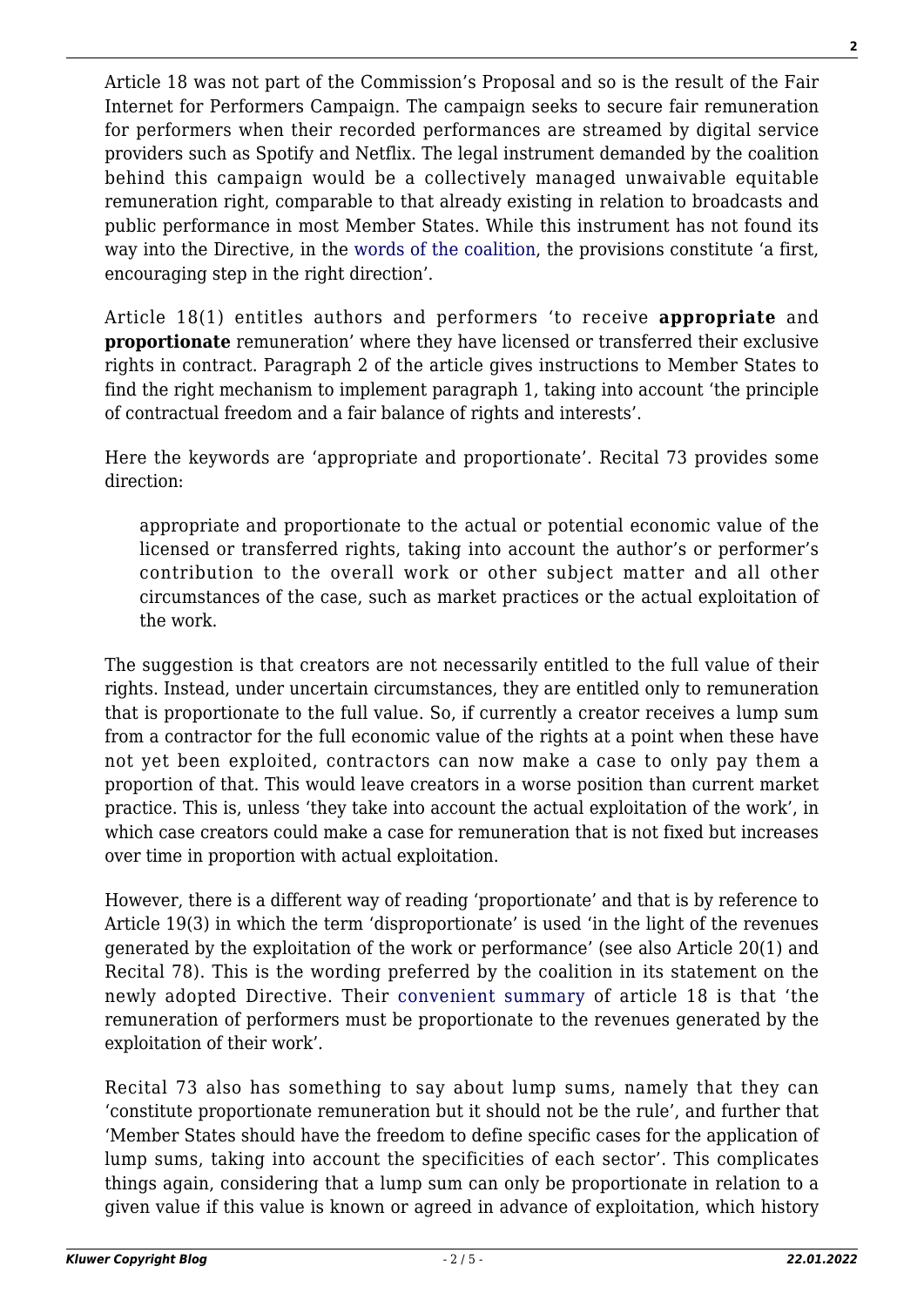has shown is unlikely. Again, the coalition has read this in the most optimistic light, [stating](https://www.fair-internet.eu/eu-parliament-adopts-copyright-directive-final-text/) that 'lump sum payments are to be the exception, rather than the rule'.

Much work will need to be done at national level, though, to ensure that the new Directive does what it set out to do: to pay creators fairly for their work (see Ansip's vision for the Directive [here](https://ec.europa.eu/commission/commissioners/2014-2019/ansip/blog/getting-digital-single-market-ground-next-steps-forward_en)). As an example of what the position of the UK government may be when it comes to the implementation of the Directive, take the view of the Chair of the UK Copyright Tribunal, Richard Hacon. Hacon made it clear at a talk to creators which I attended that in any industry negotiation market practice would always prevail. When asked what his position would be if market practice did not provide sufficient indication in a new regime, he refused to consider alternatives. Cautious participants at the event concluded that, if nothing else, the words 'appropriate and proportionate' will have the power to force employers to the negotiating table.

#### **Article 19 (previously 14)**

### **Transparency obligation**

This article addressed one of the most debated issues in the industry: the need to grant creators greater transparency in relation to their pay. In order to manage their finances and make informed financial decisions, creators need to make sure that the royalties they are receiving as part of their deal or the payments regarding their statutory remuneration rights are a true reflection of the revenue generated from the exploitation of their works. In practice, it is difficult to keep track of the deals entered into by the contractual counterpart/s (most likely a publisher and/or record label) and likely amounts negotiated. Publishers and record labels are encouraged to act in a secretive way, as the more they can hide from their licensors, the more they can retain for themselves. Hence the need for this article.

Based on a brief justification in Recitals 74-5, article 19(1) demands that creators receive 'at least once a year, […] up-to-date, relevant and comprehensive information' on the 'modes of exploitation of their subject matter, all the revenue generated and remuneration due'. So far so good. Unfortunately, the remaining paragraphs and Recitals 74-77 undermine the first paragraph's potential effect.

Article 19(2) (preempted by recital 76) makes reference to a not uncommon situation in which a licensee further sub-licenses the rights to a work or performance. When this happens, according to this paragraph, creators do not have an automatic right to transparency, but need to make a request to the sub-licensee to be given any information the first licensee does not already hold. Further, Member States may decide whether creators can contact the sub-licensee directly or need to go through the licensee. If creators need to go through a licensee first, nothing stops the first licensee from creating a separate company (or using one within their group) in order to at least buy themselves time to withhold any time-sensitive information.

Article 19(3) lifts the obligation in paragraph 1 in cases where the cost of sharing that information is 'disproportionate' when considered in relation to the revenues generated by the exploitation of the relevant subject matter. It is questionable why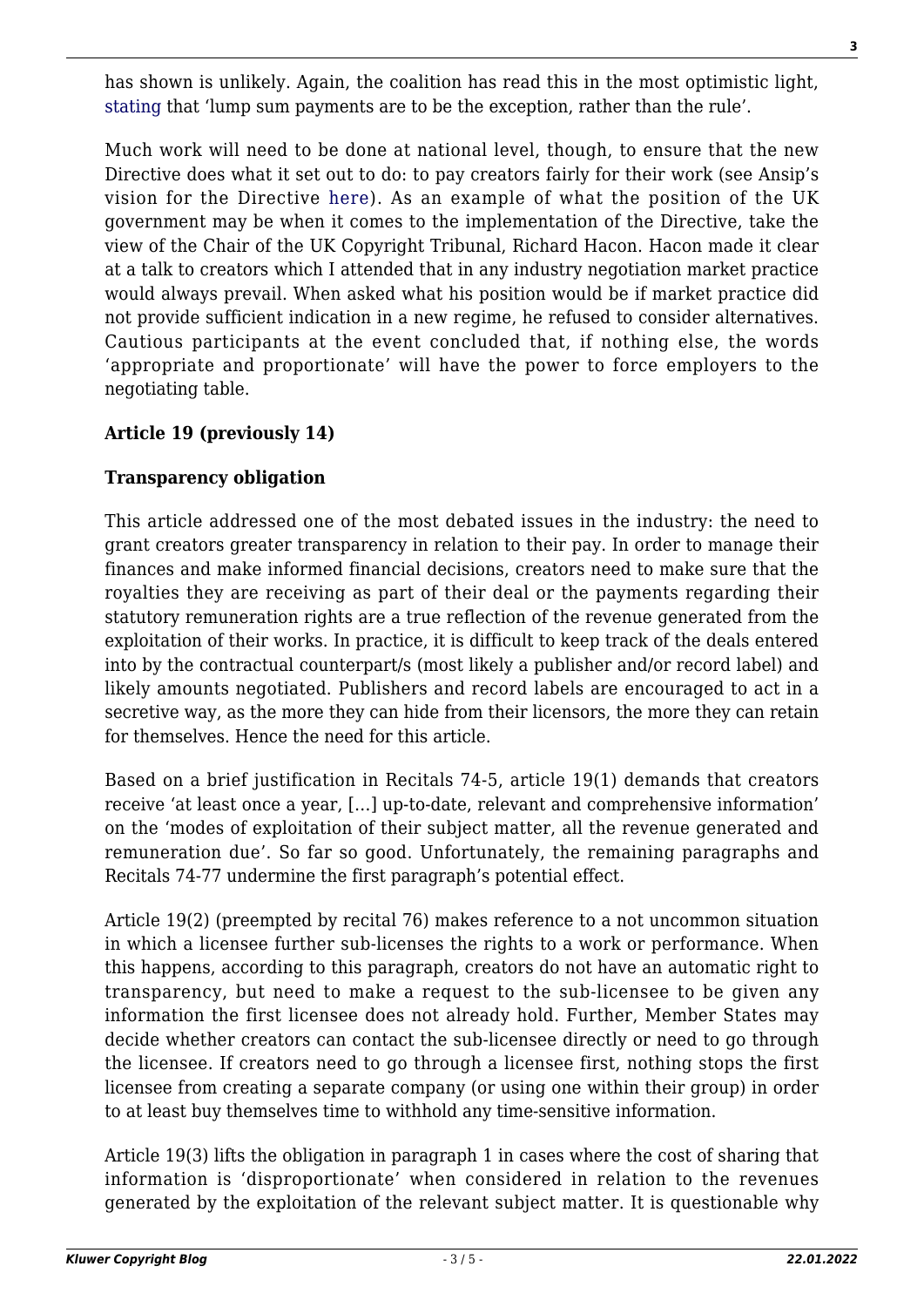this condition is necessary, considering that in the digital era the cost of managing data has decreased significantly. As things stand, the vast majority of creators (who also have the least bargaining power) will lose out.

Article 19(4) introduces the 'significance of contribution' clause (also a condition in Article 18). As I have argued [elsewhere](https://www.performerslegalrights.org/blog/2017/9/18/significance-of-contribution-in-article-14-of-the-ec-copyright-draft-proposal-or-why-the-imco-opinion-is-spot-on) and case law has proven repeatedly, the weight of a contribution is difficult to assess from the outset (e.g. [Beckingham v](https://www.bailii.org/ew/cases/EWCA/Civ/2003/143.html) [Hodgens \[2003\]](https://www.bailii.org/ew/cases/EWCA/Civ/2003/143.html) and [Fisher v Brooker \[2009\]](https://www.bailii.org/uk/cases/UKHL/2009/41.html)). Contributions by session musicians, for instance, can become the hook of a song or leave an imprint that was not foreseen at the time of the publication of a song. Considering that most creators have very little bargaining power, this assessment is left to the contractor, and so the large majority of creators are likely to lose out again.

Article 19(5) provides more positive news subject to negotiation by Members States. These may provide that the transparency rules can be negotiated collectively. A collectively agreed solution is ideal and one strived for by individual artists as it increases the bargaining power of the majority of musicians (see also Recital 77).

Article 19(6) (preempted by recital 77) exempts collective management organisations from Article 19 on the basis that the CRM Directive regulating them already has such provisions.

Although the transparency obligation has been watered down to the point of rendering it nearly ineffective, it is worth noting that it legitimises the need for greater transparency in the creative sector. That in itself is reason for optimism.

I wish to thank Crispin Hunt (BASCA, PRS and PPL) and Benoît Machuel (FIM) for sharing their views for this article.

*——————————————————————————————————*

*This post is part of a series on the new Directive (EU) 2019/790 on copyright and related rights in the Digital Single Market (CDSM Directive):*

[The New Copyright Directive: A](http://copyrightblog.kluweriplaw.com/2019/06/07/the-new-copyright-directive-a-tour-dhorizon-part-i/) *[tour d'horizon –](http://copyrightblog.kluweriplaw.com/2019/06/07/the-new-copyright-directive-a-tour-dhorizon-part-i/)* [Part I](http://copyrightblog.kluweriplaw.com/2019/06/07/the-new-copyright-directive-a-tour-dhorizon-part-i/) by João Pedro Quintais

[The New Copyright Directive: A tour d'horizon – Part II \(of press publishers, upload](http://copyrightblog.kluweriplaw.com/2019/06/17/the-new-copyright-directive-a-tour-dhorizon-part-ii-of-press-publishers-upload-filters-and-the-real-value-gap/) [filters and the real value gap\)](http://copyrightblog.kluweriplaw.com/2019/06/17/the-new-copyright-directive-a-tour-dhorizon-part-ii-of-press-publishers-upload-filters-and-the-real-value-gap/) by João Pedro Quintais

[The New Copyright Directive: Digital and Cross-border Teaching Exception \(Article 5\)](http://copyrightblog.kluweriplaw.com/2019/06/21/the-new-copyright-directive-digital-and-cross-border-teaching-exception-article-5/) by Bernd Justin Jütte

[The New Copyright Directive: Collective licensing as a way to strike a fair balance](http://copyrightblog.kluweriplaw.com/2019/06/25/the-new-copyright-directive-collective-licensing-as-a-way-to-strike-a-fair-balance-between-creator-and-user-interests-in-copyright-legislation-article-12/) [between creator and user interests in copyright legislation \(Article 12\)](http://copyrightblog.kluweriplaw.com/2019/06/25/the-new-copyright-directive-collective-licensing-as-a-way-to-strike-a-fair-balance-between-creator-and-user-interests-in-copyright-legislation-article-12/) by Johan Axhamn

[The New Copyright Directive: Article 14 or when the Public Domain Enters the New](http://copyrightblog.kluweriplaw.com/2019/06/27/the-new-copyright-directive-article-14-or-when-the-public-domain-enters-the-new-copyright-directive/) [Copyright Directive](http://copyrightblog.kluweriplaw.com/2019/06/27/the-new-copyright-directive-article-14-or-when-the-public-domain-enters-the-new-copyright-directive/) by Alexandra Giannopoulou